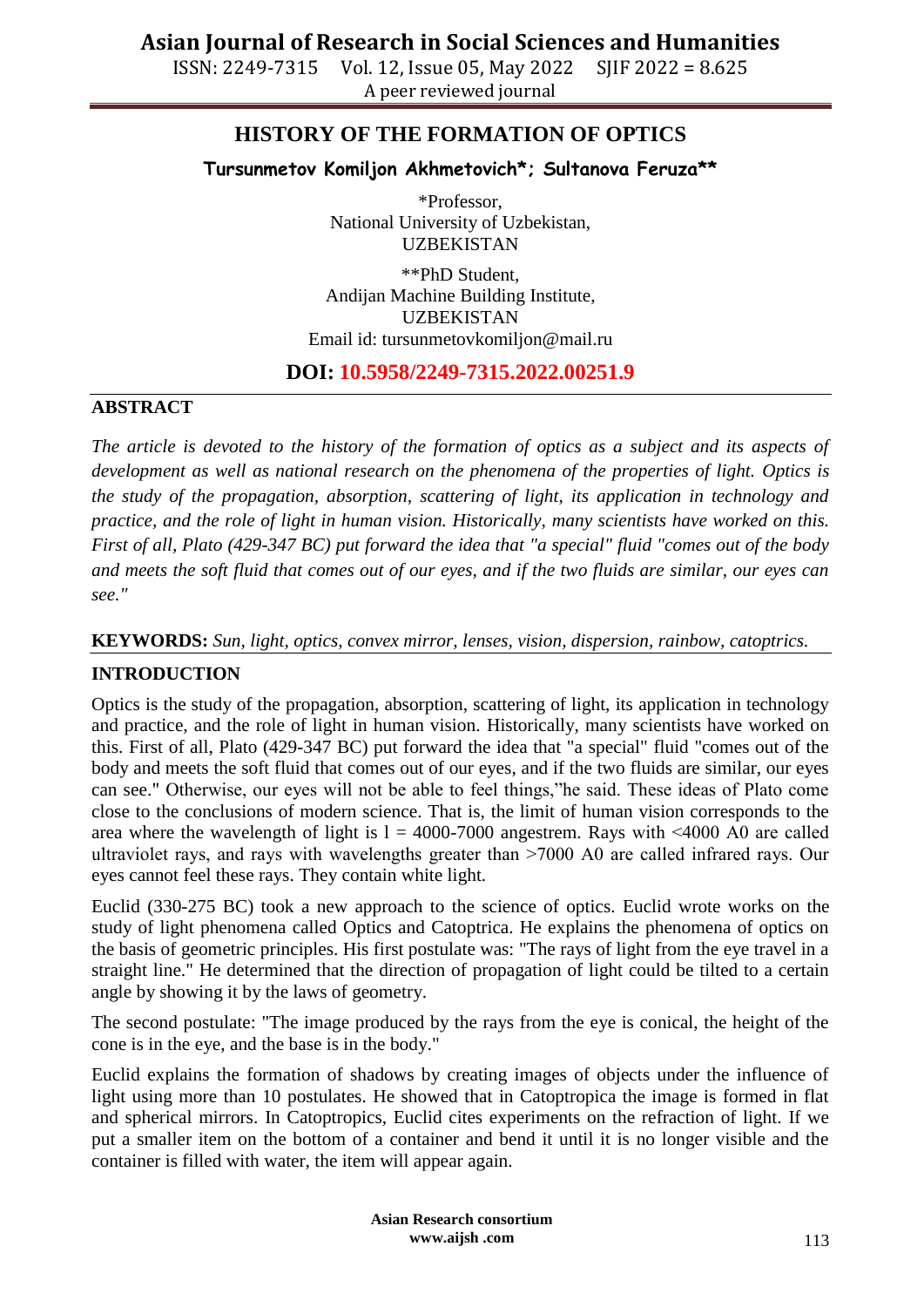ISSN: 2249-7315 Vol. 12, Issue 05, May 2022 SJIF 2022 = 8.625 A peer reviewed journal

He says that "it is possible to create a flame with the help of sunlight with a sunken mirror." Thus, Euclid lays the foundation for modern geometric optics and demonstrates its practical application.

It was explained by Ptolemy (100 BC) and his disciples that a special substance, "fluid" light, falls out of the human eye into substances and is felt by our eyes. Others argue that light is emitted by objects or that it falls on our eyes and evokes sensations. Claudio Ptolemy learned through many experiments that light could pass through mirrors and water. In determining the results of the experiment developed a special device (divided into 360 parts) consisting of a metal disk. Using this device, he was able to show the direction of light propagation and the angle of deflection.

Observing the return of light from a mirror, Geron (I-II centuries) confirmed geometrically that the angle of incidence is equal to the angle of return relative to the normal held, and that light can intersect when it hits the mirror. Heron's experiments were confirmed by Fermat's theory, which developed the equations of the law of return after 1,500 years. GeronAlexandriusky, a geometric optician, also observed the reflection of light from a mirror according to the laws of catapult. According to the principle of Geron, the answer to the question: "Why does light fall on our eyes, return from the mirror, why does it move at an angle?" It is confirmed that our vision is directed in a straight line. The speed of our vision cannot be changed depending on the direction of vision.

As long as the light falls on our eyes, Geron continued, even if we open and close our eyes, the light will continue to direct itself.

In the later stages, Archimedes (287-212 BC) worked on the optics department. Archimedes can answer many questions in the field of optics. He observed experimentally that the sun's light moves at an angle [2]. Depending on the location of the sun, he observed and studied the fall of light and its effects on the eye. It is difficult to obtain an exact size when determining the size of the sun, either by eye or when using an instrument. Archimedes uses a ruler to determine length in his experiment. A metal disk is placed in the path of light coming from the sun. As we can see with the naked eye, the point where the light joins around the disk is at the end of the ruler. He conducted experiments to determine the diameter of the visible part of the Sun through the enlargement and contraction of the pupil of the eye.



1-расм. Архимед усули билан корачикни ўзгаришига қараб катталикни ўлчаш методининг схемаси

Aristotle (384-322 y.e.a.) in his theories considered that light is visible and that over time it propagates along a straight line.

Plutarch (46-126 yy) observes the direction of light, the return of the Moon, that is, the rays coming from the Sun fall on the Moon and return from it. He argues that this process is completely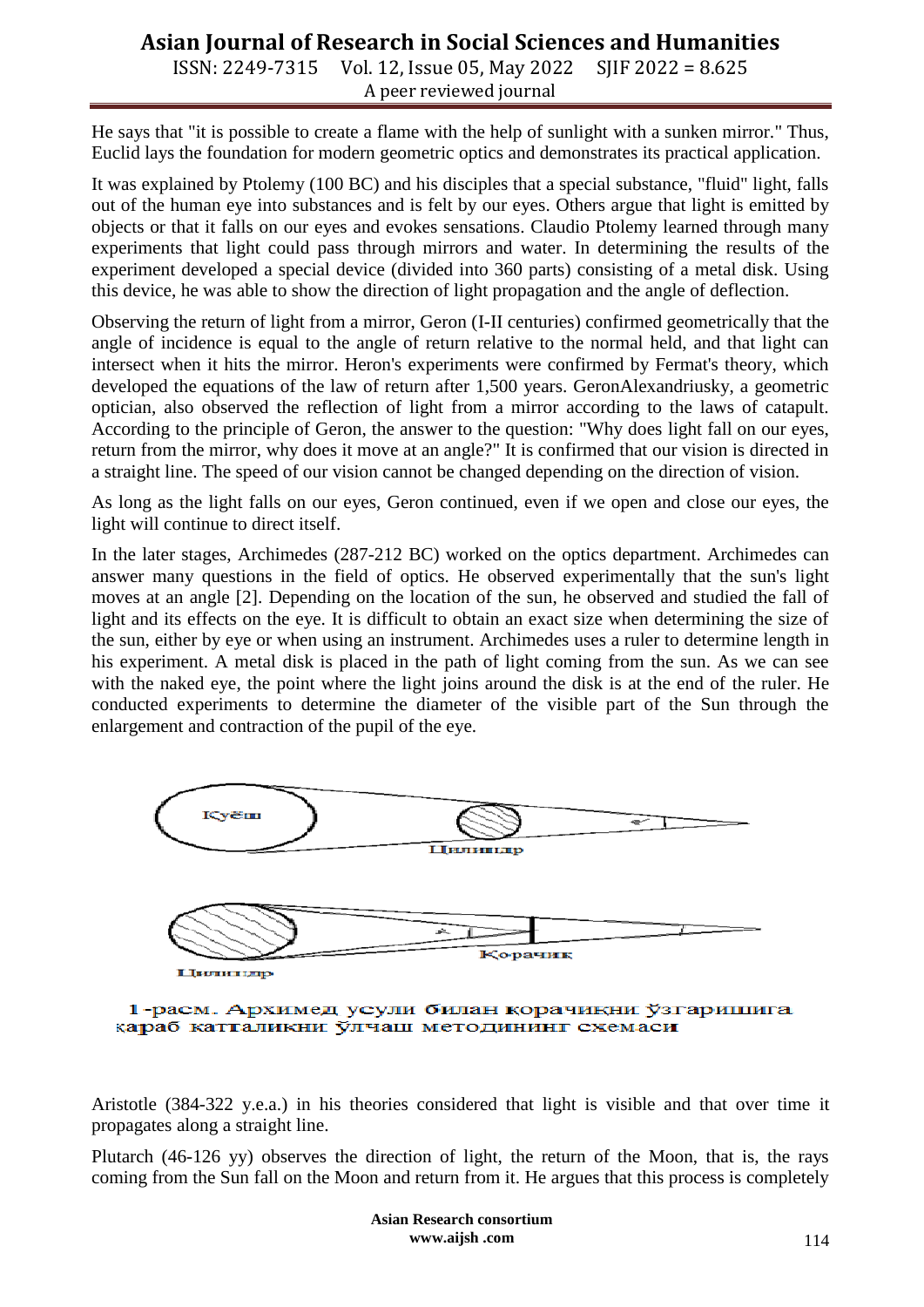ISSN: 2249-7315 Vol. 12, Issue 05, May 2022 SJIF 2022 = 8.625 A peer reviewed journal

contrary to the laws of reflected light.

Democritus hypothesized that light had a corpuscular nature according to the theory of Epicurus (341-270 BC). The nature of light explained its division into several parts.

S.I. Vavilov (1891-1951) studied the history of optical systems analytically. He found that the vision of the eye includes both central and decentralized objects. Astronomer Hipparchus was also involved in observing the direction of these rays.

S.I. Vavilov analyzed the interaction of internal and external rays in ancient research. He improved Plato's theory. According to Plato's theory, it describes the ability to see and process as a mental accent. SI Vavilov explains that in ancient studies he put forward 6 different ideas of light [1]:

1. Theory of visual rays;

2. Democritus and Epicurus' figurative return - the theory of the trace of light in the air;

3. The interaction of internal and external rays, the interaction of external and visual rays - Plato's theory;

4. Aristotle's theory of the transition of light from transparent media;

5. The theory of the propagation of light by air tension, that is, the theory that the rays generated by it in the air reach objects, not the rays emanating from the source;

6. Psychological light exposure from a distance (tempo);

Ibn al-Haytham (965-1040) wrote the "Treasure of Optics", which consists of 7 books ("Sokrovishcheoptiki") on the basis of the fundamental laws of optics. In doing so, he mainly advanced the law of light scattering and scattering along a straight line. Visibility is also determined by the size of the objects visible under the influence of light. His book "Optics" consists of the following parts:

- Eye and vision problems (eye anatomy, glare);

- Developed an optical instrument and was able to capture images of the Sun and the Moon;

- Studied the reflection of light from flat, spherical, cylindrical, conical mirrors;

- Determined the height-thickness of the atmosphere;

- Observing the direction of movement of the light, the first states that it moves parallel, the others perpendicular;

- Light transmission in a transparent environment;

- The problem of refraction of light;

- Checked the distribution of light from independent sources;

- Considers that light is composed of particles. Explained the law of return of light;

- Studied the laws of refraction and refraction of light in degrees and minutes in practice. He developed formulas for the law of refraction and showed that light can be in the same plane in the laws of rotation and refraction, relative to the normal transferred to a mirror;

- Magnification of a flat convex lens, determined that it depends on the distance to the object;

- showed the formation of a rainbow in his book "Treasure of Optics";

In the twelfth century, Ibn Al-Haytham's Latin textbook, Optics, was published in Europe. He is the author of the treatises "Light of the Moon", "Rainbow and the View" [1,2,3]. He was called Alhazen in Europe and was recognized as the founder of Optics after Ptolemy. S.I. Vavilov says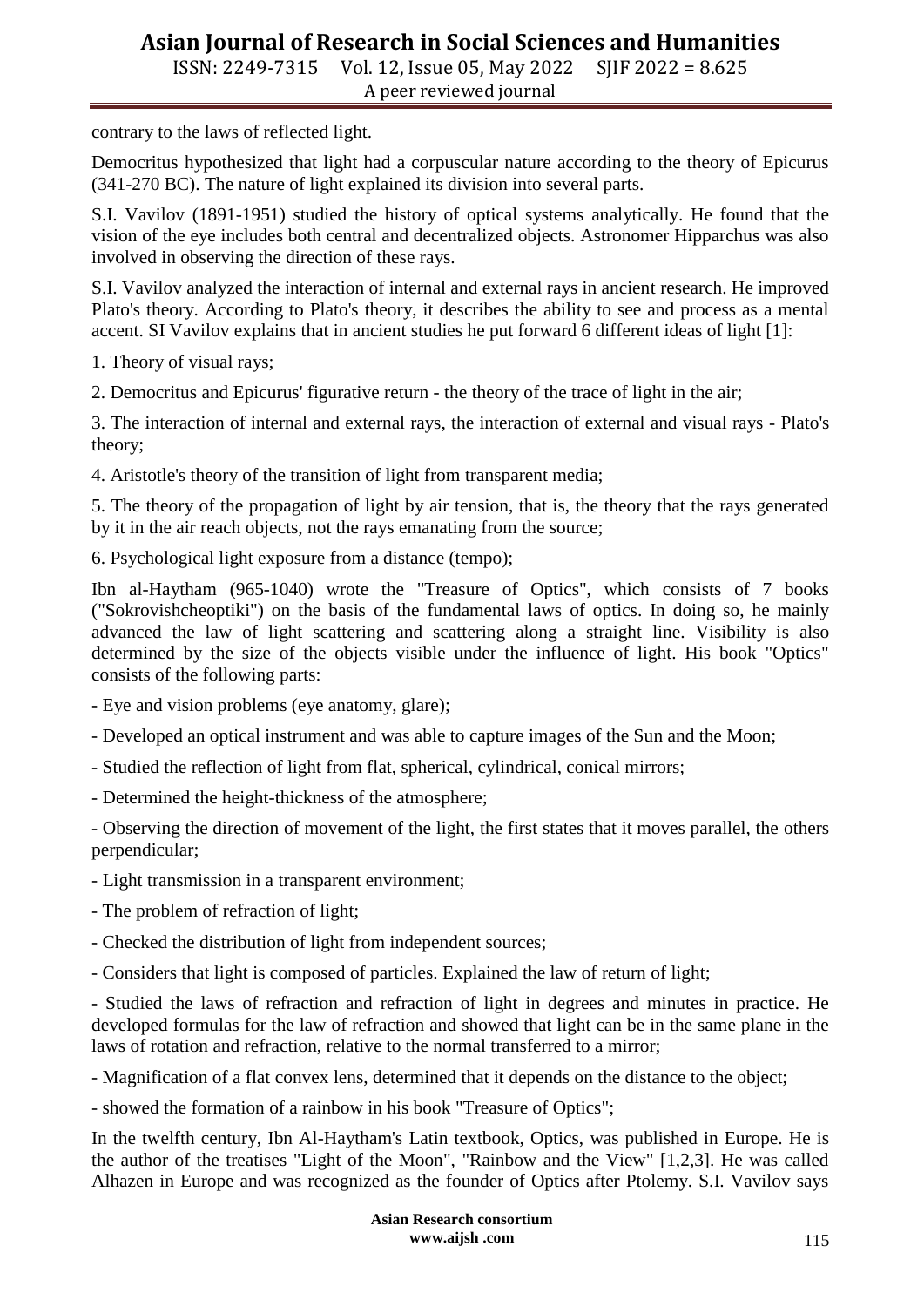ISSN: 2249-7315 Vol. 12, Issue 05, May 2022 SJIF 2022 = 8.625 A peer reviewed journal

Alkhazen's books on optics were taught as a special course at European universities in the Middle Ages.

Beruni (973-1048) and Ibn Sina (980-1037) made scientific predictions as early as the tenth century, which puzzled world scholars until the twentieth century. Beruni, in his book Monuments of Ancient Peoples (Beruni was 25-26 years old at the time of writing), discusses this issue as follows. "There's been a lot of talk about sunlight," he said. Some say that this light is a fiery particle similar to the Sun itself, coming out of the Sun's body, while others say that the air is heated by the Sun as it is when it is exposed to fire. This means that the Sun is as hot as fire. There is also disagreement over the movement of sunlight. "

Some say that light is timeless because it is not a body, while others say that its time is fast, that there is nothing faster than it, and therefore the speed of light propagation cannot be felt. For example, the motion of sound is heavier (slower) than the motion of light, and the process by which light is compared to it is propagated.

As for the cause of the temperature of sunlight, some say that it is light, while others have pointed out that the light is the cause of the sharpness of the opposite angles. In fact, the light itself has a temperature, says Beruni.

Beruni's statement about the nature of light is particularly noteworthy: "Particles of the solar body and the approach of a wave to its radiance are among the first causes of the Earth's temperature (heat)." These words of the great scholar, unlike Newton and Hugens, laid the groundwork for a new scientifically based conclusion in the twentieth century.

The following question addressed by Beruni to his contemporary Ibn Sina is noteworthy: "If heat (light radiates from the center, then why is it a light substance or a property of the Sun?)". Alloma raises two important issues through this question. First, Beruni, Aristotle, Ptolemy, and their followers contradicted the geocentric theory that the Earth is at the center of the universe, and the whole universe revolves around the Earth. He also wants to know his thoughts.

Ibn Sina confirms Aristotle's view of sunlight by refusing to dissipate heat from the center.

In the available literature, it is noted that the reasons for the refraction of light, the magnification of images using a lens, were first illuminated by the English scientist Bacon. It is also said that Bacon (1561-1626) was one of the first to notice and record the enlarged appearance of the letters when viewed through a round clear glass. However, the questions and answers of Beruni and Ibn Sina before Bacon on this subject have reached us.

In his letter, Beruni raises the following question: "When a white, round, clear bottle is filled with clear water, its burning is like the burning of a round stone. If the bottle is emptied of water and filled with air, it will not burn and will not collect sunlight. Why is that? That is, how does the power of burning and the power of collecting sunlight appear in a glass of water?"

Ibn Sina answered this question as follows: "Of course, water is a thick, relatively heavy, dense, clear body with a color in its essence. Light is reflected (refracted) from anything of this quality. This is why light is reflected in a round bottle filled with water. Burning power arises from the accumulation of light. But the light is not strongly reflected in the air. Because the air is relatively gentle and sparse. Therefore, if that round glass is filled with air, there will be no strong reflection in the glass. Indeed, light changes its direction when it passes from a low-density medium to a high-density medium (in clear parts) or, conversely, when it passes from a high-density medium to a low-density medium. In physics, this phenomenon is called the refraction of light.

When parallel rays pass through a convex lens, these rays are concentrated at one point and have the power to burn. This point is now called the focal point of the lens. If we compare the abovementioned views of Beruni and Ibn Sina with the laws of modern physics, we will be convinced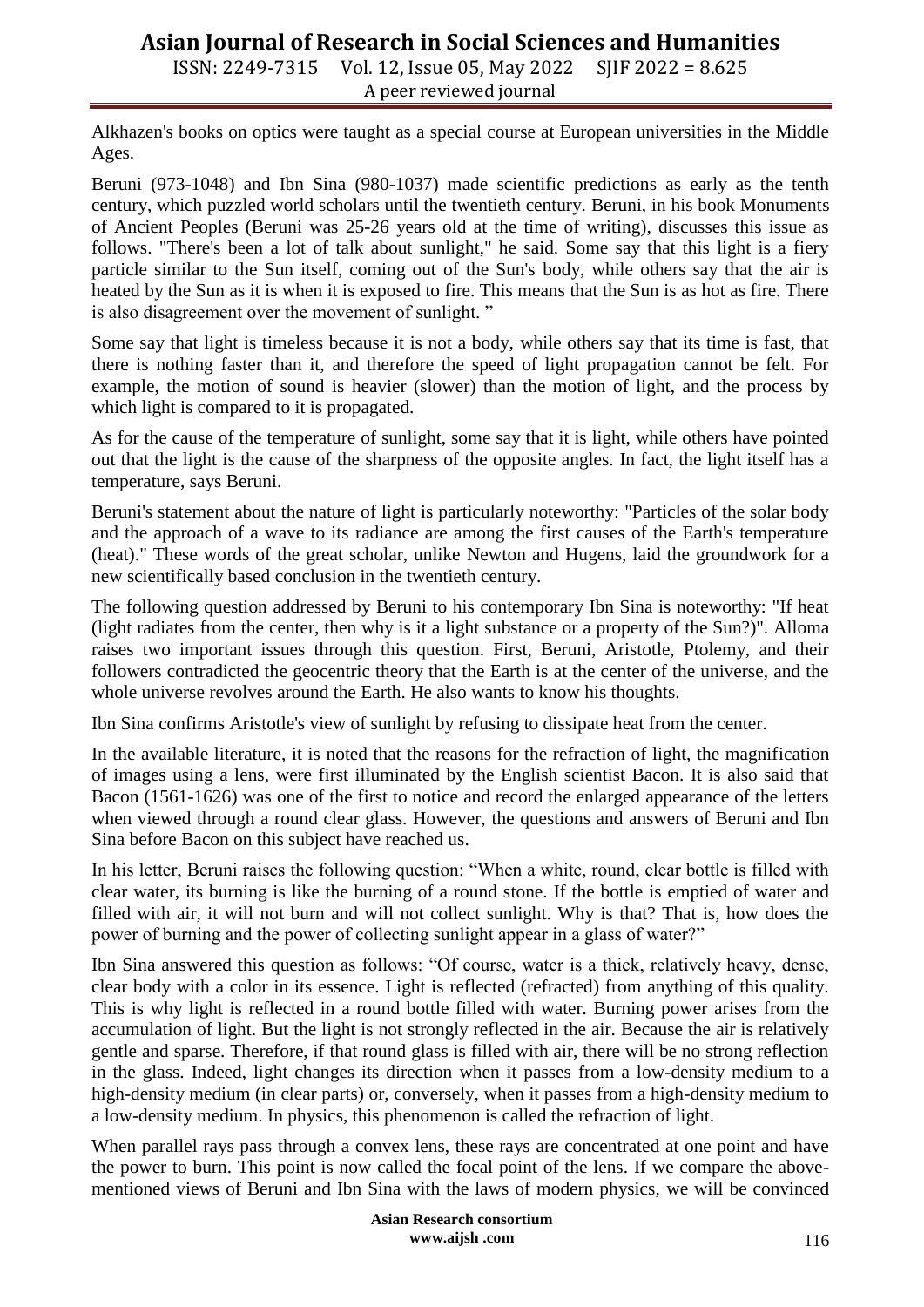ISSN: 2249-7315 Vol. 12, Issue 05, May 2022 SJIF 2022 = 8.625 A peer reviewed journal

that our ancestors were absolutely right in this matter as well.

Beruni asks Ibn Sina the following question in order to find out his opinion on seeing and the reasons for seeing: "What is perception through sight? Is the water smooth and shiny?"

Ibn Sina answered Beruni's question as follows: "According to Aristotle (384-322), vision is not a loss of clarity. It is the word of Plato to say that vision is a vision. There is no difference between the two opinions when the words of Plato and Aristotle come together. Of course, Plato made this point as absolute and general as it is considered a program for many. Master Abu Nasr al-Farabi explained and clarified in his book that there is no difference between the two words, his suggestion that the opinions of the two rulers (i.e. Aristotle and Plato) be united. But according to Aristotle, seeing with the light of the eye is the effect of the natural moisture inside the eye. It adheres to the delicate, clear level of moisture inside the eye, which is able to transform into all colors, the receiver of colors. It is appropriate to transfer the eyeball of the colors as the light that transmits the type of color is exposed to the object. Natural skin goes from the first round to the second, which is a delicate sheer with moisture and is affected by color. When this moisture passes from one type to another, it becomes a vehicle because the power of sight is not felt."

It is clear from the answer that although Ibn Sina considered Plato's statement about the causes of vision, that is, "Sight is the perception of light," to be general, he mostly interpreted Aristotle's opinion and relied on his ideas.

In his major works, Physics and the Laws of Medicine, Ibn Sina clarified the matter: Can the light from our eyes illuminate the whole world? " rejects Plato's view. This is a characteristic of even Galileo, who developed Plato's view: "When you look in the mirror, you see the reflection of the rays radiating from you in the mirror, and when the rays from the same eye fall on the objects, we see them."

Ibn Sina explains that the main causes of vision, on the contrary, occur as a result of the rays coming from objects falling on our eyes and refracting them through the cornea, and then appearing on the retina of the eye.

Ibn Sina devotes a chapter from the third part of the Laws of Medicine to the anatomy of the eye. In this section, he covers many issues such as the structure of the eye, the causes of vision, vision with two eyes, and the separation of colors.

In his book Physics, Ibn Sina considers that the reason for the shrinking of distant objects is due to the reduction of the angle of view, and even cites manual evidence. The play also explains the phenomenon of dispersion and the causes of radiation around the Moon on a scientific basis. According to him, the reason for the rainbow phenomenon is that the light rays coming from the Sun are separated into colored rays as they pass through the clouds in the atmosphere. The reason it is arc-shaped is because of the spherical nature of the Earth's atmosphere.

The formation of a beam around the Moon occurs in the field of view due to the fact that the rays coming from the Moon fall on the cloud particles in the Earth's atmosphere and return from it as if from a mirror and the illuminating source (Moon) is about the same distance from the Earth's atmosphere. Hence, Ibn Sina states both issues based on his own scientific observations and not on various myths.

Ibn Sina wrote a book called A Treatise on the Stars in response to Amir Sultan MuazzamGhiyasiddin's questions about whether the stars are visible at night and not during the day. The pamphlet consists of three parts, in which it is emphasized that the reason why the stars are visible at night and not during the day is due to the strong or weak illumination of the observer's position [7].

In conclusion, the history of the study of light phenomena is several thousand years old. The

**Asian Research consortium www.aijsh .com**